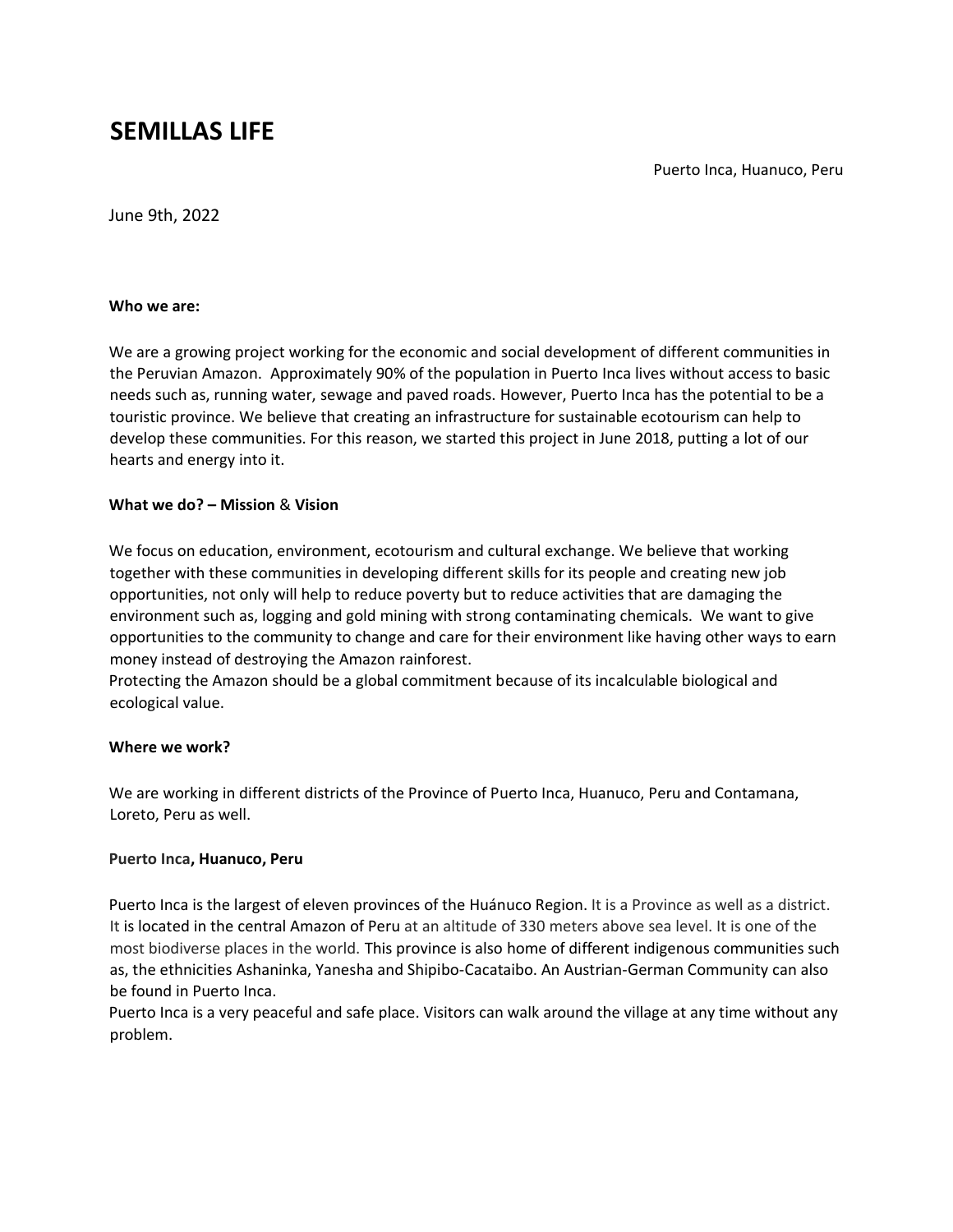The province of Puerto Inca, Huanuco is divided into **five districts**, (villages) which are:

- . **Codo del Pozuzo**
- . **Honoria**
- . **Puerto Inca**
- . **Tournavista**
- . **Yuyapichis**

Semillas Life is working in 3 districts in the province of Puerto Inca, (Puerto Inca, Codo Del Pozuzo, Tournavista).

According to the 2015 census, Spanish was spoken by 89.5% of the population as their first language, while 5.5% spoke Quechua, 1.9% spoke Ashaninka, 0.3% spoke Aymara, 2.6% spoke other indigenous languages and 0.1% spoke foreign languages.

#### **Goals:**

One of our mid-term goals is to make a difference in the lives of disadvantaged children by creating a safe environment for healthy physical, social, and emotional development. We want to encourage a passion and respect for the natural world to help transition eager young minds into caring, sociallyconscious global citizens. Through a connection with nature, we can nurture a better understanding of the environment whilst improving their interpersonal skills with one another and other adults.

### **Who are we looking for?**

We are looking for motivated people who are not only eager to teach others but who are willing together with the students to look at different perspectives, finding solutions, trying new things and developing ideas in a team. Especially for "our Kids Explorer" and "Teaching English" programs we would like volunteers to independently run short workshops. Therefore, we are looking for volunteers who have an interest in different topics such as arts and crafts, music and drama, environment protection, DIY and repair workshops, animals, plants or taking photos and making videos and enthusiastically pass on their personal passion. All volunteers are role models for their home culture, their behavior and their way of problem solutions. We would like volunteers to keep this in mind and also to not judge other ways of thinking and acting, instead using open and critical discussions.

### **Why choose us?**

By volunteering with us, you get a unique chance to experience the stunning natural diversity and experience the beautiful local culture beyond a busy tourist industry. At the same time, you will help us to achieve our goal in giving back to our local community. We co-operate with a range of local people.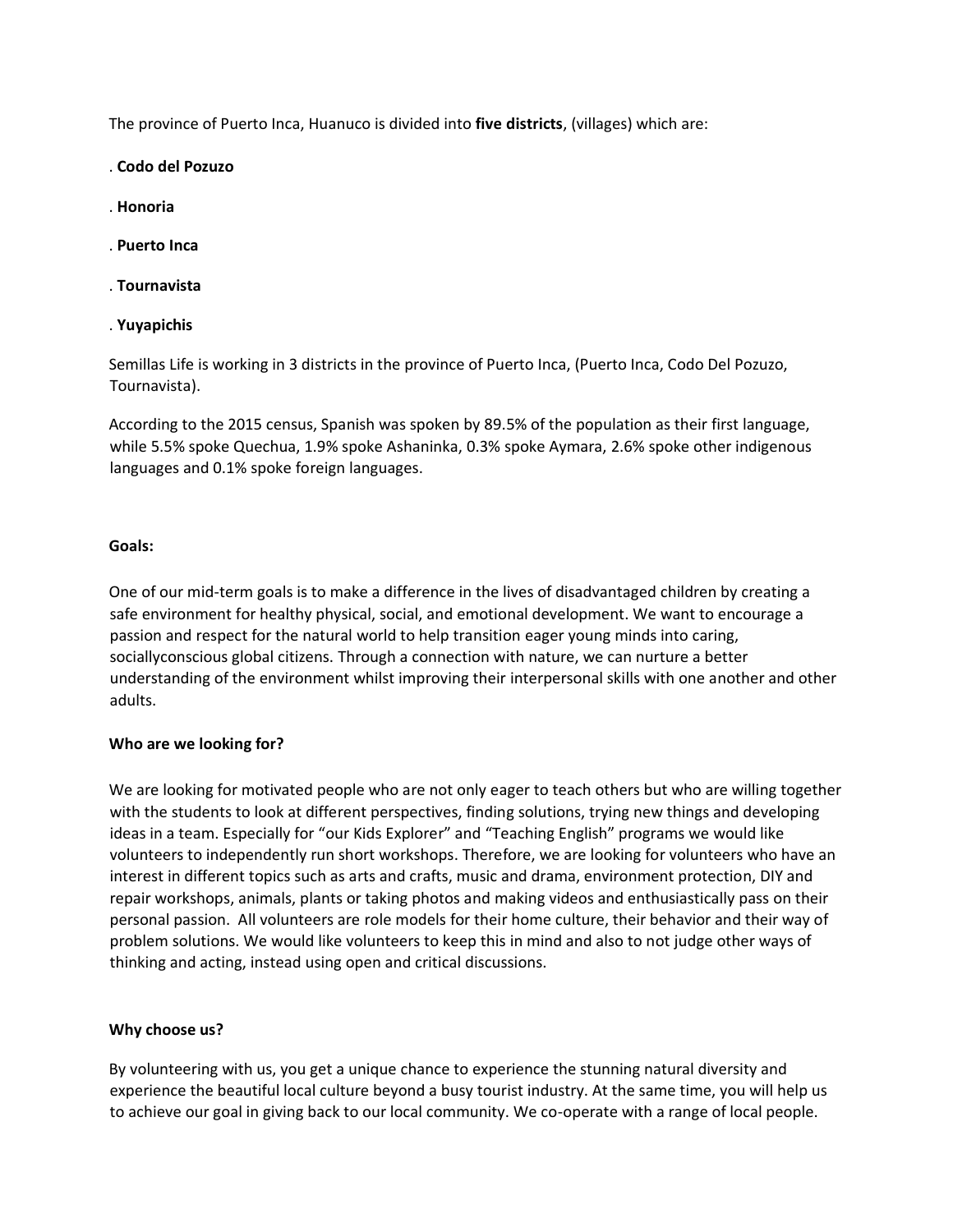Therefore, all booking fees go either straight to people in our community such as, farmers, taxi and tuc tuc drivers, hostels, restaurants, groceries, boat and tour guides, artisans, etc. You will also help to cover the expenses of our project.

# **Cultural exchange and learning opportunities**

There are many ways our volunteers can benefit from this cultural exchange:-

**1.** Volunteers will be welcomed into the community where they can witness and take part in the region's customs and traditions, where people live happily despite their limitations and lack of modernworld facilities. You can develop new friendships and learn how to talk and interact with people from another culture, whilst learning how to adapt to a new environment and different way of living. Our vision is to build relationships, promoting a mutual understanding of respect and values.

**2.** We are happy to organize trips to local attractions and, of course, into the rainforest, where we can introduce our volunteers to the incredible flora and fauna of our beautiful Peruvian Amazon and also share some fascinating jungle legend stories!

**3.** And if you like food, you will have the opportunity to learn how to cook some of the amazing Peruvian dishes with the help of our project chef!! Buen provecho!

# **Volunteer Opportunities**

# **Teaching English Language Program**

We provide free English classes for children, teenagers and adults. Therefore, everybody can participate in our community. We believe that English lessons will provide a valuable opportunity to help local people gain the skills they need to communicate with tourists and also help the younger generations to have better life opportunities. TEFL Certificate is not a requirement but, it is a plus. We are looking for volunteers that are fluent in English and also have creative teaching ideas such as playing games, singing,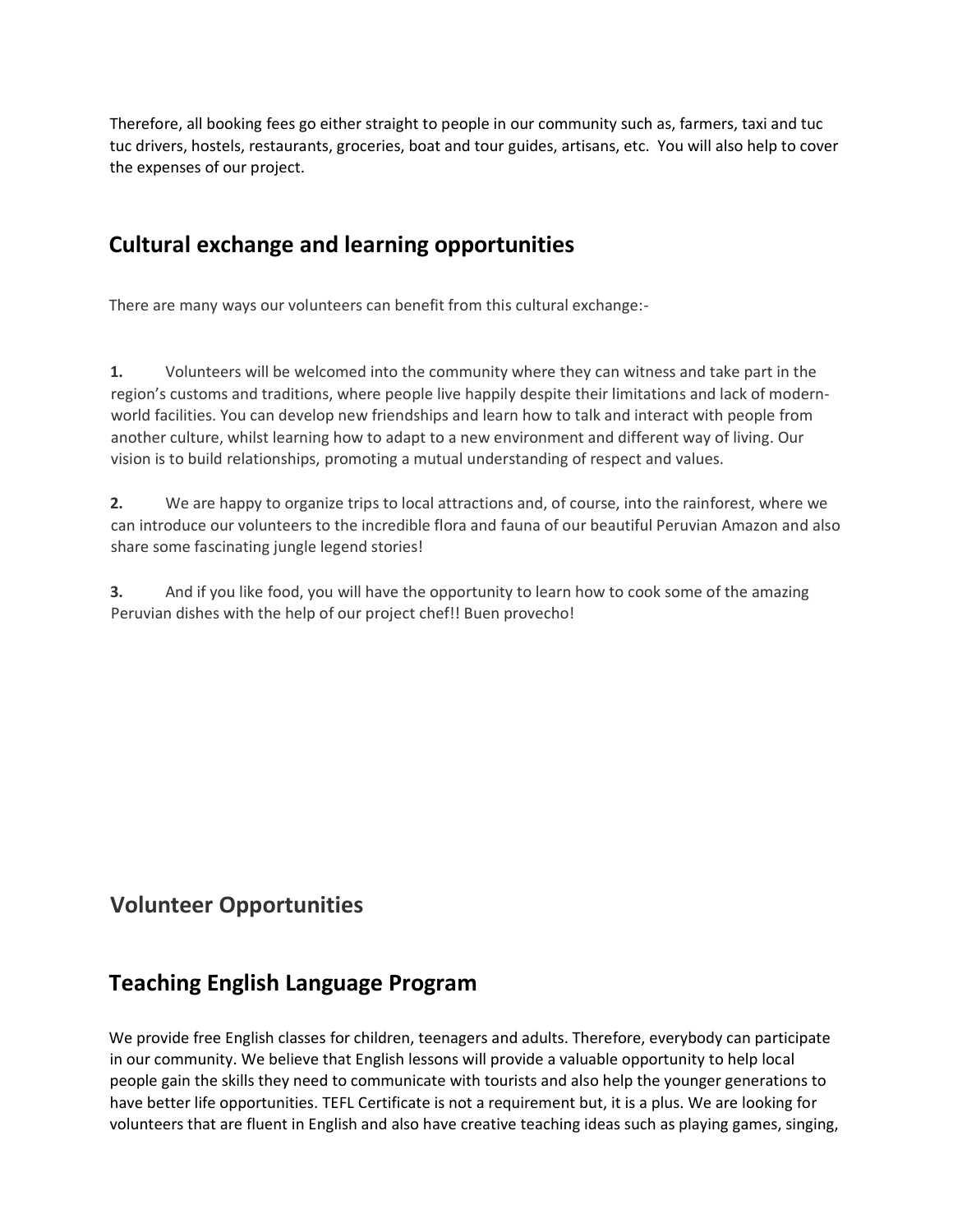storytelling, acting other activities. The focus should be on developing curiosity about other cultures and to experience language as a communication tool and part of a culture.

Volunteers can also design workshops for kids or adults such as football matches, arts and crafts, environmental education, drama and so on. The idea is to connect the new language abilities with positive emotions.

Volunteers could build teaching materials such as posters, cards and games with vocabularies to subject or writing down songs, rhymes and so on for other volunteers.

We teach English to three groups for 3 days a week. The first group is children between the ages of 6 and 9. The second group is children aged 10 to 14 years old. The third group are 15 years of age and older.

Volunteers help teaching up to 15 hours a week.

### **Typical Day – English Program**

On a typical day, volunteers prepare their class in advance by following a schedule with the topics to be taught. Classes are on Monday, Wednesday and Thursday. Children ages 6-9 and 10-14 begin class in separate groups at 4:00 p.m. and end at 5:30 p.m. Then the Adults come at 6:00 p.m. until 8:00 p.m.

## **Desired Skills:**

- -Fluent in English
- -Team Worker
- -Self Confidence
- -Good Communication
- -Problem Solving
- -Positive Attitude
- -Decision Maker
- -Microsoft Office
- -Creative

# **Kids Explorer Program (Scouts)**

Our Kids Explorer Program is a holistic program focusing on environmental education and social integration of local kids. During the week volunteers will offer different workshops to teach ways to save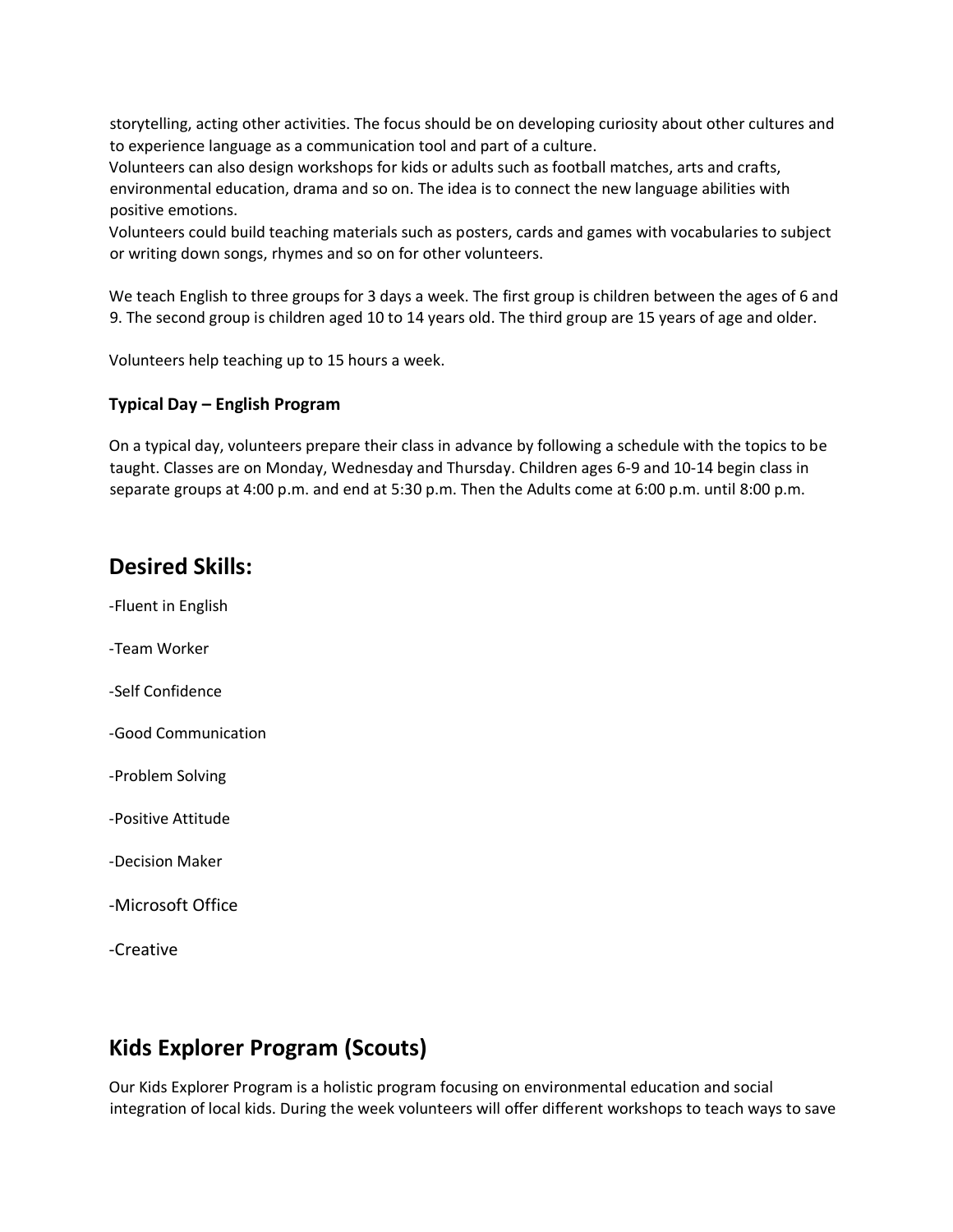the environment and during the weekend volunteers and staff members will take the kids on small camping trips into the rainforest.

Our 'Explorer' kids program (scouts) is another strategy that we are developing to give a new perspective of life to this Amazonian community. Our vision is to make a difference in the lives of disadvantaged children by creating a safe environment for healthy physical, social, and emotional development. We want to encourage a passion and respect for the natural world to help transition eager young minds into caring, socially-conscious global citizens. Through connection with nature we can nurture a better understanding of the environment while improving their interpersonal skills with one another and other adults.

This trips need to be well prepared such as packing equipment, informing the kids about risks and rules and sharing out tasks. During the trip volunteers not only assist us with supervising the kids, but also introducing games for social interaction and group connection. Another focus will be nature education. Therefore, we are not asking volunteers to have the specific knowledge about Amazonian animals and plants, but together with the kids ask curious questions and search for answers. Ideas could be: to make research diaries with photos, sketches and data or to start making a herbarium (press leaves and label them), experimenting with filtering river water, making fire by friction with sticks or stones, etc. The idea behind this is to protect what your love.

Volunteers will be trained to develop hands on ideas for different workshop such as paper making, upcycling art, building a compost, making paints out of soil and flower or guiding discussion groups about global environmental problems. After this training volunteers are welcome to work independently in small groups with our students. Volunteers are welcome to develop their own ideas. There will be regular staff meeting to exchange ideas and to report the progress. Volunteers will also receive first aid training.

We are also starting a **reforestation project** in areas damaged by mining and illegal logging and, we will need volunteers to make this possible.

We provide tents, food, transportation for our trips, camera traps, binoculars, walkie talkies, solar charger, first aid kit, etc.

### **(Experience Preferred But Not required) Desired**

### **Skills:**

-Map reading and navigation

-Pioneering

-Fire Lighting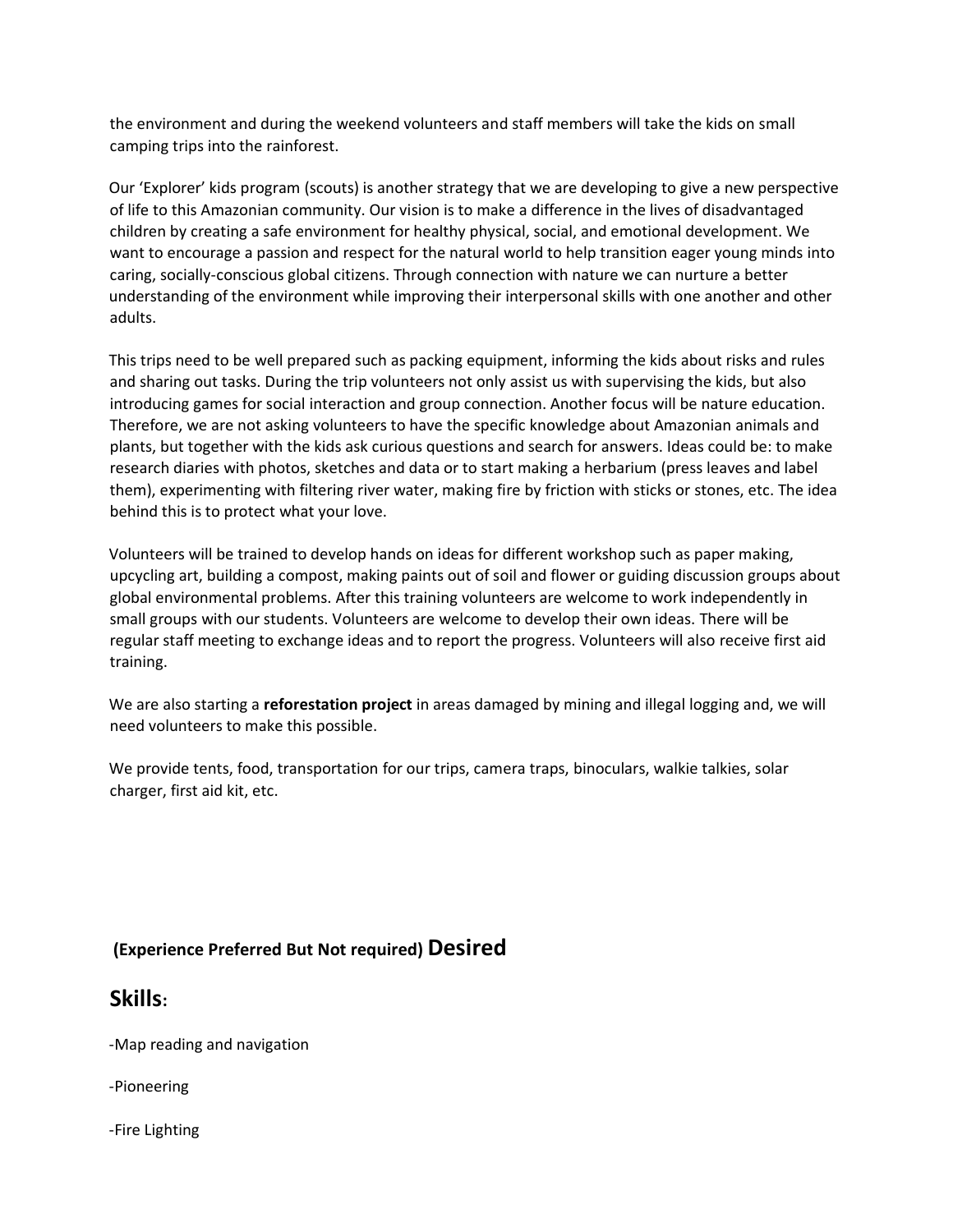-Knots and lashings -First aid -Ten Pitching -Field hygiene -Backwoods cooking -Shelter building

### **Typical Day Description**

**Weekday:** mornings are free. Usually volunteers spend breakfast together, walk around in the village, going to the mini markets, etc. After lunch volunteers meet for a short staff meeting. In the afternoon workshops are hold outside like going with a group of kids to pick garbage or making arts out of plastic. These workshops are also fun activities and different songs and games in English or Spanish will be used to gain a feeling of connection. The evening are free, usually volunteers gather, visit local pubs.

**Weekend:** depending on the weather and our group scout trips can be over night in tents or day trips. Depending on our destination the group will take transportation and then continue to hike or hike all the way to our base. There we will build up the tents, make a fire and explain kids the important rules. Volunteers can offer group games, singing songs, but also educational games such as observing different bird songs, collecting plants, using magnifying glasses and binoculars, sketching animals and so on. We close the day together at the campfire.

## **Teaching German Language Program**

This is a new program as part of our alliance with the Austrian - German Cultural Association, ´Die Lustigen Jungen´ from Codo del Pozuzo, Puerto Inca, Huanuco. This community has a combination of historical customs from Austria and southern Germany as well as Amazonian influence. Therefore, a culture exchange can be beneficial for both sides. We believe that by preventing the youth of this community from losing the German language of their ancestors, they will be able to keep their culture alive.

Once these young people have the basic knowledge of the German language, another of the projects that we have in mind to work in the future with this community is to send these young people to different volunteer programs in Germany.

We are looking for native German-speaking volunteers who have the ability to create different teaching strategies such as, playing games, singing, storytelling, acting and other activities. The focus should be on developing curiosity about other cultures and to experience language as a communication tool and part of a culture.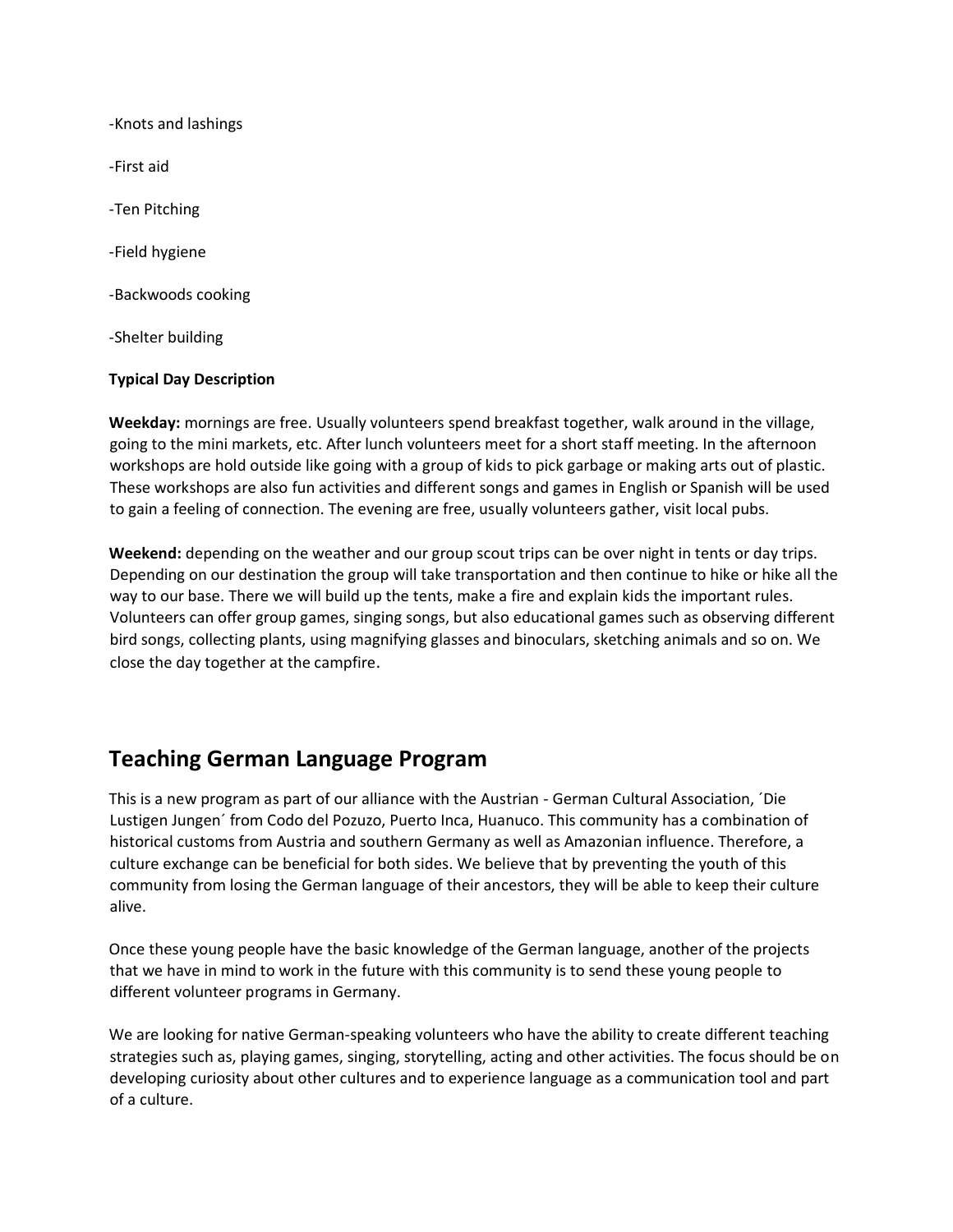Volunteers can also design workshops for kids or adults such as football matches, arts and crafts, environmental education, drama and so on. The idea is to connect the new language abilities with positive emotions.

Volunteers could build teaching materials such as posters, cards and games with vocabularies to subject or writing down songs, rhymes and so on for other volunteers.

We will teach German to three groups for 3 days a week. The first group is children between the ages of 6 and 9. The second group is children aged 10 to 14 years old. The third group are 15 years of age and older.

Volunteers help teaching up to 15 hours a week.

### **Desired Skills:**

-Fluent in German

-Team Worker

-Self Confidence

-Good Communication

-Problem Solving

-Positive Attitude

-Decision Maker

-Microsoft Office

-Creative

## **Construction and Gardening Program**

Volunteers with interests and skills in maintaining and constructing are always welcome. With the help of volunteers we were able to build an outside organic toilet and an outside kitchen. For the future we would like to build more toilets, outside rainwater shower and a pizza clay oven which could be used for different events.

We have planted some vegetables and would like to expand our garden with herbs, fruits and a variety of different vegetables.

We are also starting a **reforestation project** in areas damaged by mining and illegal logging and, we will need volunteers to make this possible.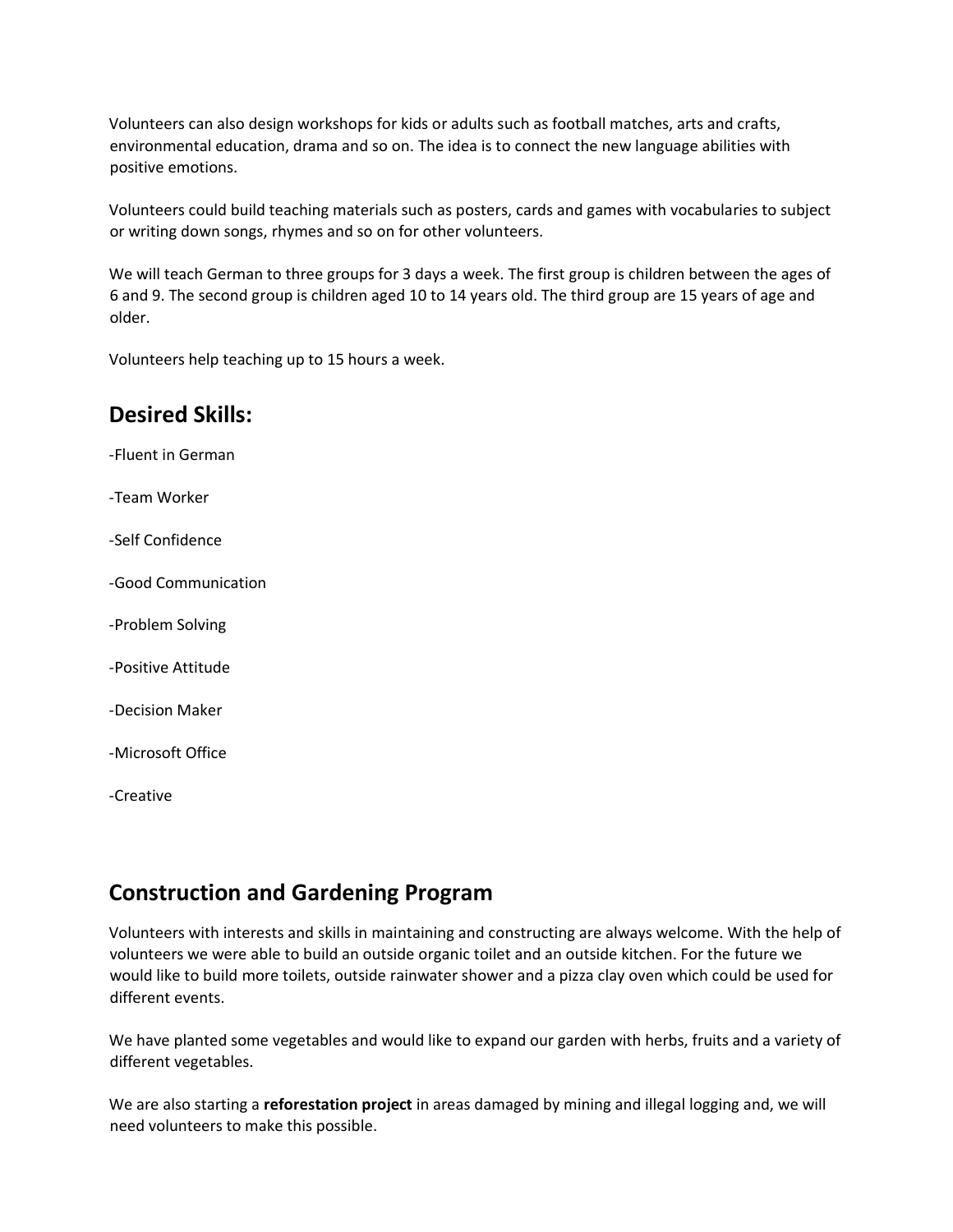Volunteers help in this area up to 15 hours a week from Monday through Friday.

# **Creative Arts and Media Program**

We believe that visual communication is crucial in order to effectively deliver a meaningful message for advertising our project. As this is an educational and tourism project in the Amazon of Peru, we are very interested in keeping our website and social media fan pages updated at all the time. Volunteers support taking good quality photos, videos, editing, writing content, web design, etc. Volunteer are need to bring their own equipment. Drones are not a requirement but, they are a plus for making aerial video shots.

Volunteers help in this area up to 15 hours a week from Monday through Friday.

## **Permaculture**

The Amazonas has rich soil and a great climate to grow a diversity of fruits and vegetables. Unfortunately nowadays farmers cannot live from their own production and often use (illegal) mining and (illegal) tree selling to better their income. Often farmers grow monoculture such as coffee or cocoa to export and therefore are weaker for crop failure. To give farmers the opportunity to be more independent and to protect the rainforest knowledge about soil and biodiversity farming could help to break this negative cycle.

People with skills in permaculture could share this with us and host workshops for the local farmers.

We are also starting a **reforestation project** in areas damaged by mining and illegal logging and, we will need volunteers to make this possible.

Volunteers help in this area up to 15 hours a week from Monday through Friday.

# **Business Management - Marketing – Publicity**

Volunteers can also help by getting involved with the local community and support Indigenous people by creating business plans, business start- up, import/export, international trade, marketing strategies, publicity and different ways to sell their products such as, handcraft, cacao and agricultural products. (Fair Trade)

Volunteers help in this area up to 15 hours a week from Monday through Friday.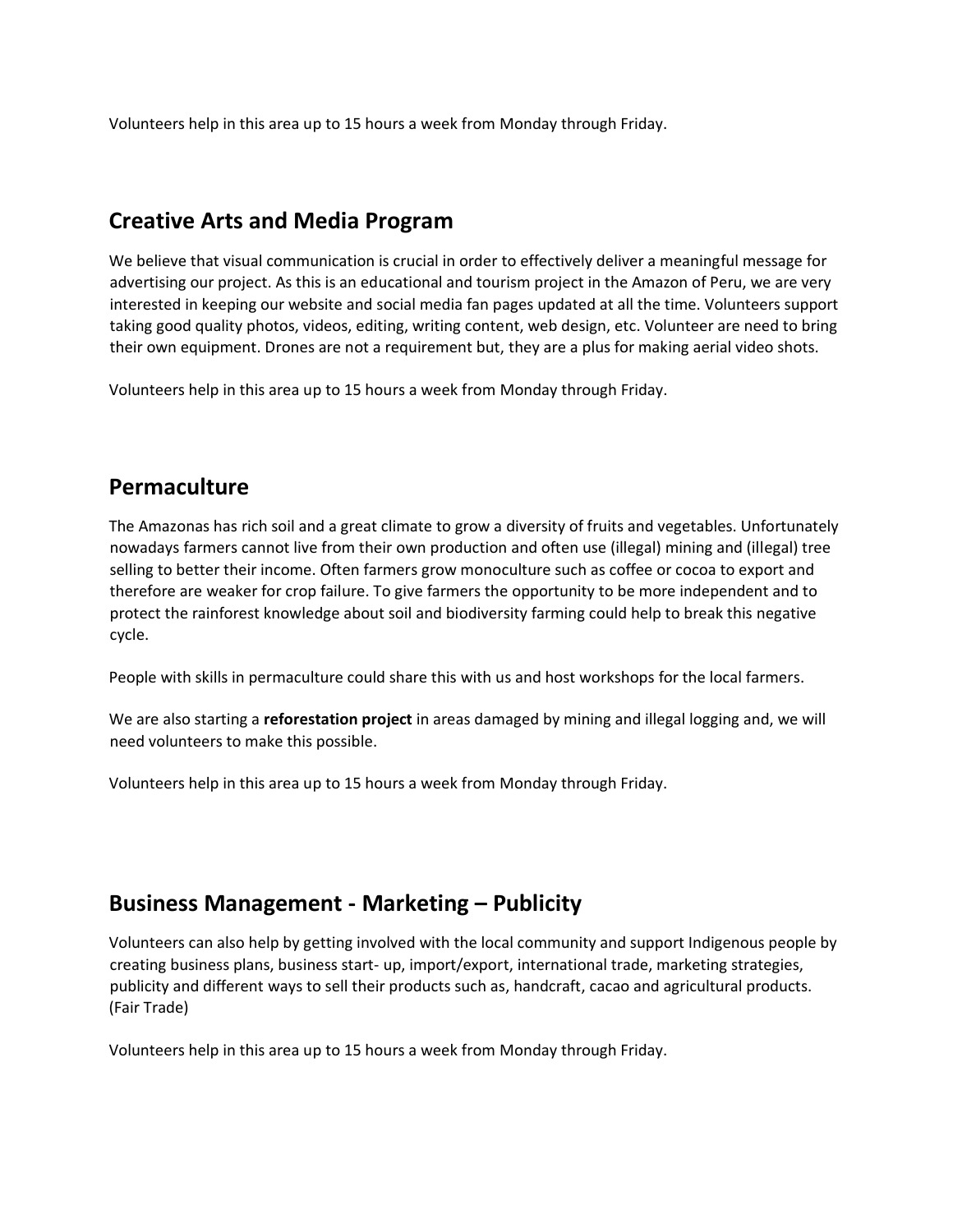# **MANDATORY FEE FOR ALL VOLUNTEERS**

As part of our tourism project, we have one time fee of US\$279.00 dollars for the Weekend of Adventure Package. This fee cover the whole staying. Volunteers do not have to pay anything else. They only pay for their food

This is also at the moment the only way to financially solvent our project as we don't get any financial support from no one.

Fee: US\$279.00 dollars (cash) If paid by credit/debit card, it will cost US\$293.00 dollars.

### **-INCLUSIONS:**

**.**5 days of different tours and adventures in the Amazon.

**.**Transportation for our trips during the first week.

**.**Tents

- **.**We offer an amazing perspective on life in the Amazon and its beautiful nature.
- **.**We provide electricity, WiFi, water, gas and a kitchen where volunteers can prepare their own food.
- **.**Certificate of participation.
- **.**More trips around the village
- **.**Peruvian cooking lessons

**Volunteers support to Semillas Life up to 15 hours a week.**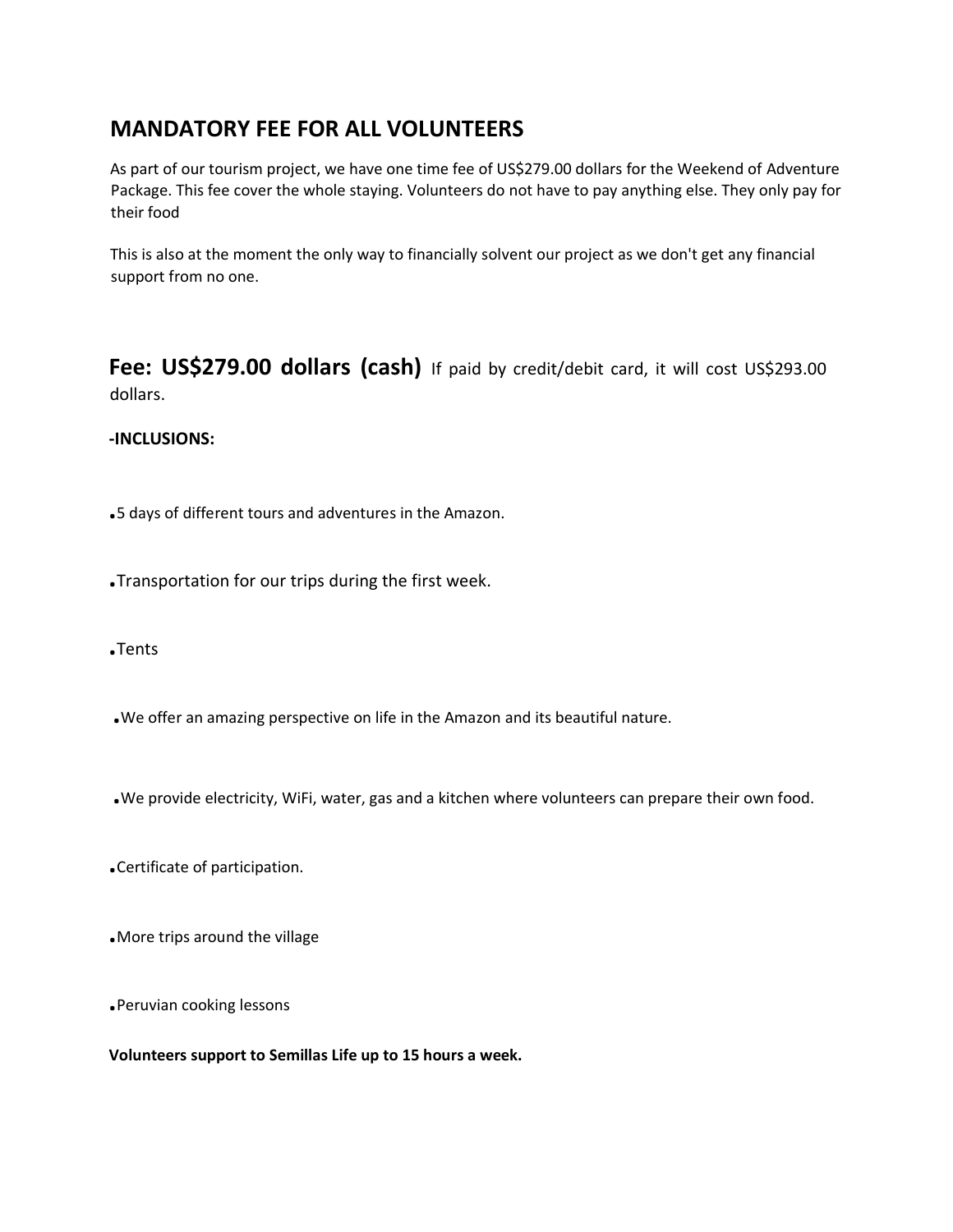### **EXCLUSIONS:**

**.**Sleeping bag

**.**Airfares or bus fares

**.**Transportation from/to the airport or bus station in the city of Pucallpa

**.**We do not provide visas or any documentation to apply for visa. However, we can help you once you are in Peru by calling the immigration service to request information for the extension of the visa if volunteers want to stay longer in Peru. For most nationalities it is possible to enter Peru for 90 days without visa. After this period you can extent for another 90 days which will cost US\$3.5 dollars or 3.00 € euros or GBP £2.55 GBP approximately. Then you need to fill out an application through the Peruvian Immigration website.

### **Schedule For The First Week in Puerto Inca.**

#### **- DAY ONE: Welcome to this week of adventure!**

- . Volunteers are picked up from the colectivos station in Puerto Inca.
- . Check in at the accommodation.
- . Free day around the village.
- **- DAY TWO: Swimming day**
- **.** Visit the beautiful stream of Pintuyacu, (La Cooperativa).
- **.** Walk around the village to pick fresh fruits and vegetables.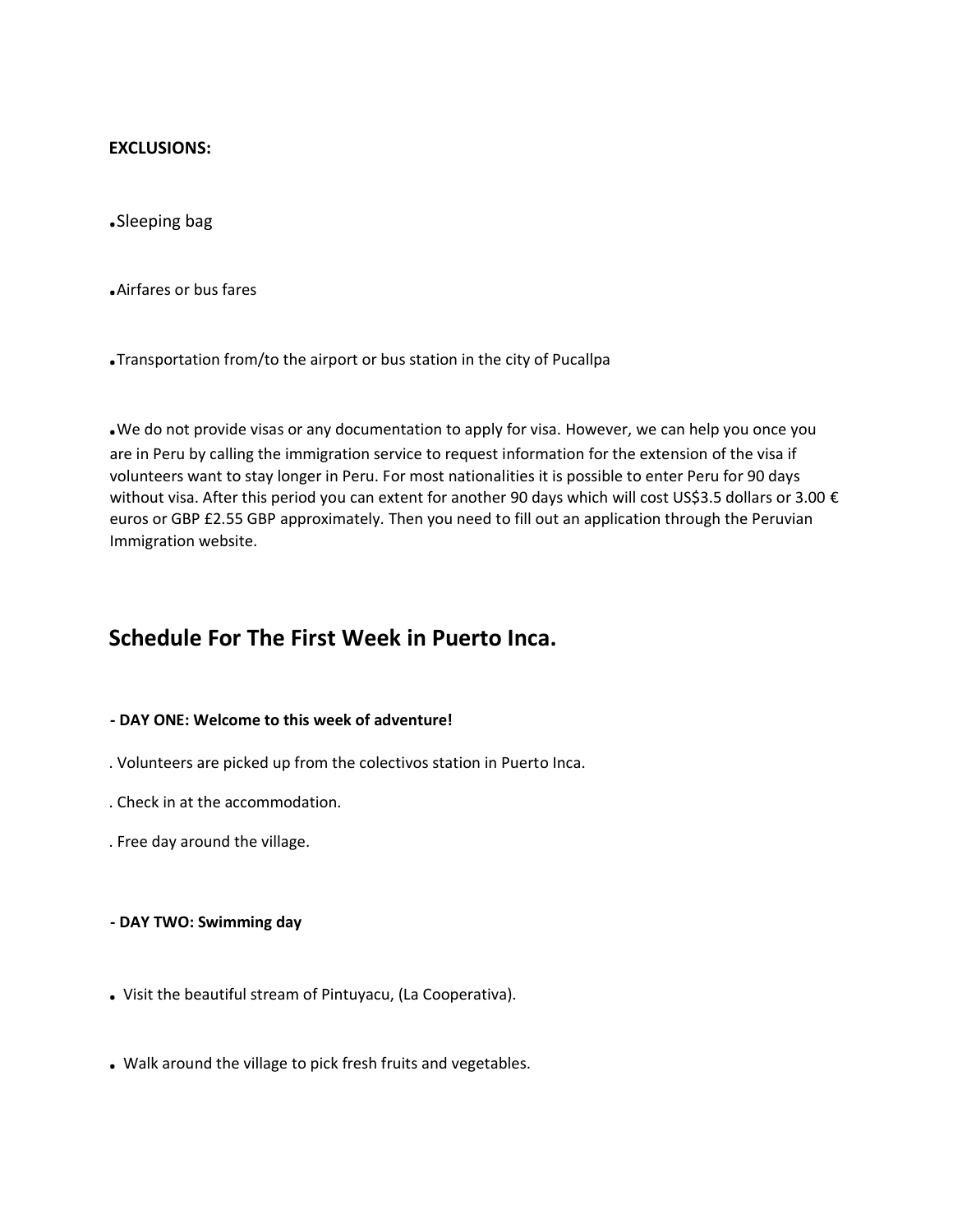### **-DAY THREE***:* **Camping into the Quimpichari Rainforest.**

- **.** Transportation by tuc tuc to Quimpichari Village.
- **.** Trekking through the wild life with one night camping in the jungle.

(Depending on weather conditions, night camping can be canceled) **.** Fishing.

**.** Bonfire

**.**Exploring the jungle.

### **-DAY FOUR**: **Trek to local caves .**Trip

to La Viuda (widowˈs) caves.

**.**Swimming at near stream.

**.**Back to Puerto Inca by car or tuc tuc.

### **-DAY FIVE: Visiting the Stream of Churuyaquillo**

**.**Fruit picking around the village

**.**Trip to Churuyaquillo Stream

### **-DAY SIX: Visiting the Waterfall Sungarillo**

**.**Exploring and swimming at the beautiful waterfall Sungarillo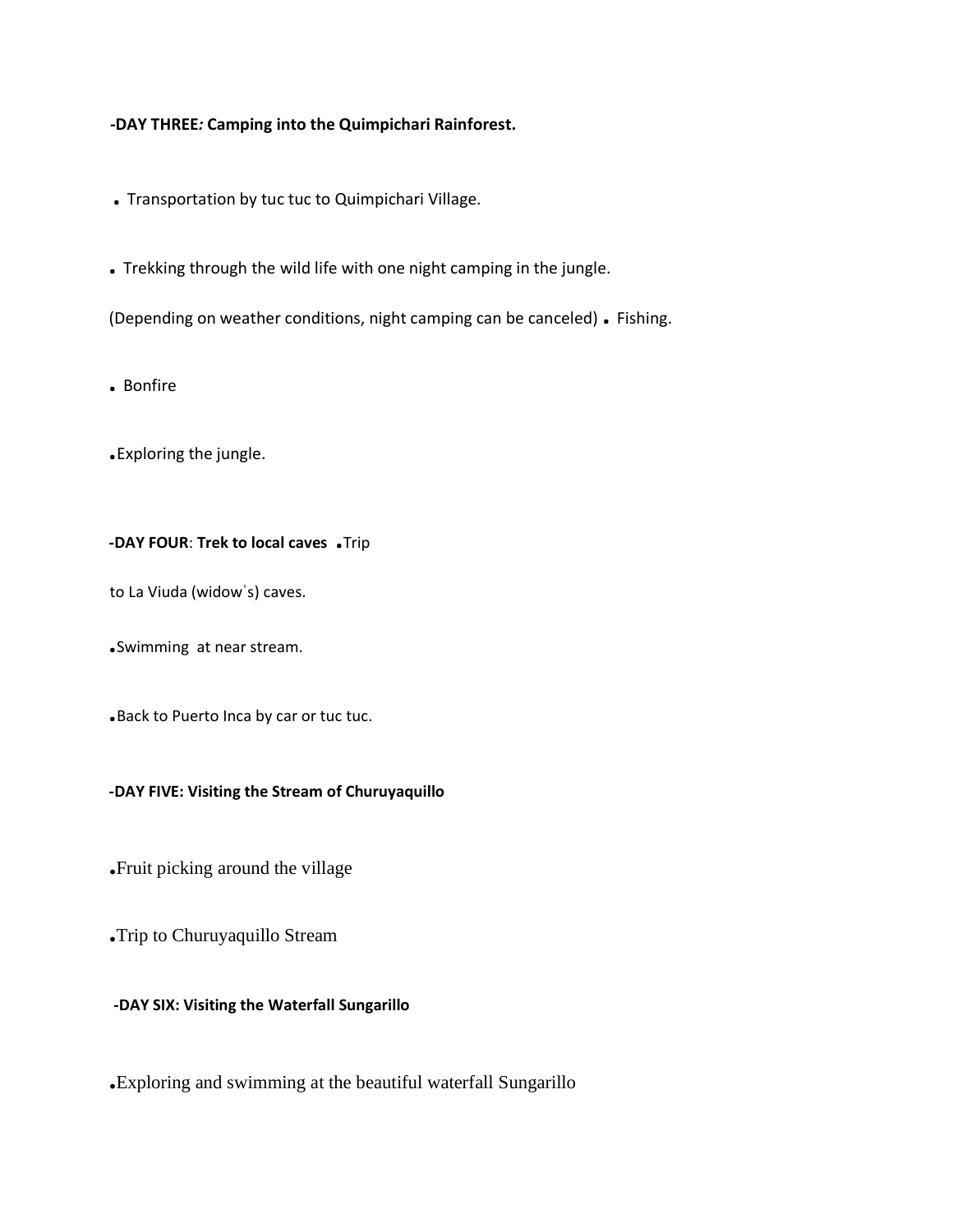.**The order of the trip days can be changed** depending on the arriving day of volunteers. The trips will be the same but, the **chronogram could be changed**. For example, the trip on day 2 can be moved to day 3 and so on. We will give a time schedule to volunteers when they arrive to Puerto Inca.

## **Important Information for volunteers**

**.Volunteers** can either take a bus or flight from the city of **Lima** to the city of **Pucallpa.** Buses take about 20 hours long and flights take 1 hour to get to Pucallpa. From Pucallpa's airport or bus station, volunteers need to take a taxi or tuc tuc to get to the colectivos station to get to Puerto Inca. They usually charge S/10.00 soles or US\$2.75 dollars or 2.50€ euros or £2.00 GBP approximately. The colectivos to Puerto Inca are usually autos or vans for 4 or 6 passengers and charge S/50.00 soles or US\$13.00 dollars or 11.00€ euros or £9.00 GBP approximately. This ride from Pucallpa to Puerto Inca takes about 2.5 hours.

**. We recommend** our volunteers to change any foreign currency to local currency. This can be done at the exchange houses in Lima or Pucallpa. It is better to pay for any purchase or service with local currency (soles). Volunteers can also withdraw soles from the ATM machines at the airport in Lima or Pucallpa. Banco De La Nacion and BCP Bank do not charge for this transaction. **Attention, there is NOT ATM machines in Puerto Inca!. The closest one is in Pucallpa which is 2 hours away by car.** 

. **We do not recommend** to exchange money at the airport. They pay way less for any foreign currency.

**. Airline companies** flying from Lima to Pucallpa are: Latam airline, Sky airline, (low cost) and Star Peru, (low cost). Usually flights cost US\$60.00 dollars or 50.00€ euros or £44.00 GBP approximately or sometimes less. It depends on how much weight you carry in your suitcases and anticipation time of your flight reservation.

**. Bus Companies** going from Lima to Pucallpa are: Cruz Del Sur, ExcluCiva, TEPSA and CIVA, (low cost). They usually cost between US\$35.00 - US\$45.00 dollars or 29.00€ - 37.00€ euros or £25.55 - £33.00 GBP approximately.

**. Arrival:** Transportation is included from Puerto Inca's colectivo's station to our hut.

**. Accommodation** is included for all our programs. Volunteers stay in one of our huts. Each hut has an eco-toilette and kitchen. Volunteers share a dorm. We also have a private bedroom for couples.

**. Food** is very cheap. For example, a lunch menu in a local restaurant costs, S/7.00 soles or US\$2.00 dollars or 1.65€ euros or £1.46 GBP approximately. This menu consists of, an entry (soup or salad). A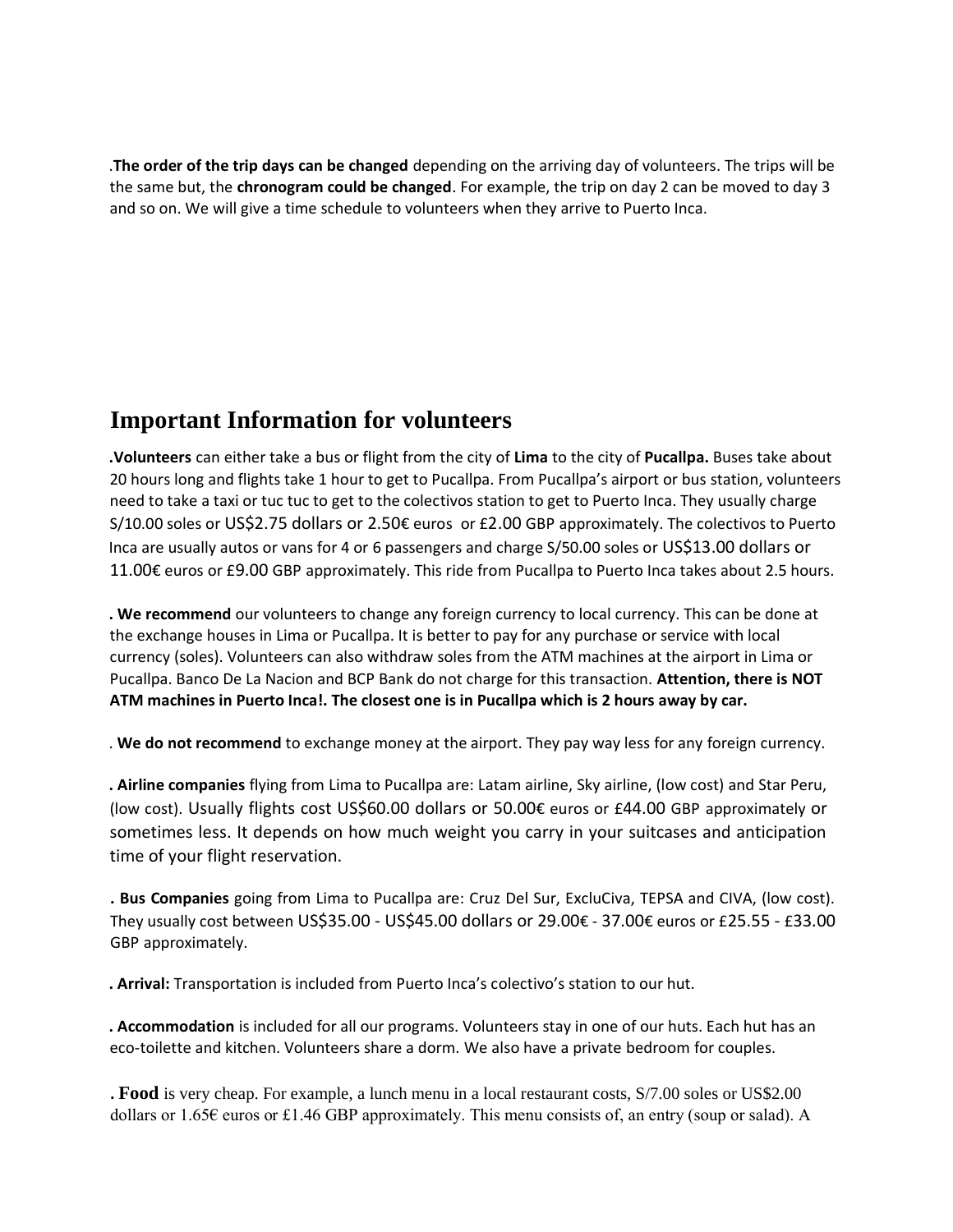main dish that can be with chicken, fish, or beef. You also get a soft fruit juice and refill if they like you, lol! If you cook you own food it is cheaper. Volunteers can also go fruit picking around the village.

**. Internet:** We share our hot spot at any of our huts. Also for an extra cost of US\$15.00 dollars or 12.50€ euros or £11.00 GBP approximately, volunteers can get a local sim card with unlimited internet up to 30 days.

**. Water:** The village of Puerto Inca has no running water. People use water wells to get water. Previous volunteers and we have drunk this water without problems. However, we recommend volunteers can bring a portable **water filter** to make sure they are drinking good water at any time such in our trips to the jungle.

**. Hospital and Health Centers:** Puerto Inca has two health centers that can be used for volunteers in case they have any minor injuries or illness. We are also first aid certificated and have first aid kit. Hospitals and Clinics can be found in the city of Pucallpa, (2.5 hours away by car from Puerto Inca). We have 3 small **pharmacies** in Puerto Inca and the main health center has an **ambulance** for emergency cases.

**. Vaccines:** Although we haven't seen or heard any case of **yellow fever** since we started this project 3 years ago, we recommend volunteers to have this vaccination if they can get it.

**. Transportation fees** to the places we will visit the first week **are included**.

.**Volunteers** can chose **1 or 2 weeks** program just to go trekking and research about the biodiversity into the **Sira Reserve**. (Contact us for more info and fees).

**.** A lot of rain **(rainy season)** falls in the months: December15th, January, February, March 15th.

**.** On average, January is the **wettest month**.

**.** On average, July is the **driest month**.

.We are **available 24/7** in case volunteers have **any emergency**.

.We speak **Spanish, English and German**.

.**We accept**, groups of people, couples, single volunteers and pets.

. We can **accept up to 12 volunteers** at the same time.

.**We recommend volunteers to bring,** fresh clothes such as T-shirts, shorts, bathing suits, rain coat, etc. Also, trekking boots, hat, sunglasses, flip flops, flash light, pocket knife, compass/GPS, sleeping bag, sun blocker, mosquito repellent and water filter, pills for cold, pain, fever, stomach ache, diarrhea, etc. **Bring cash** because the closest **ATM** machine is in the city of Pucallpa. The local bank only exchange dollars to soles. The do not accept euros or any other currencies.

.**We accept smokers**. However, smoking in front of our students is forbidden.

**.We use different photos of our volunteers taken during our trips to the jungle for our projects social media and website**.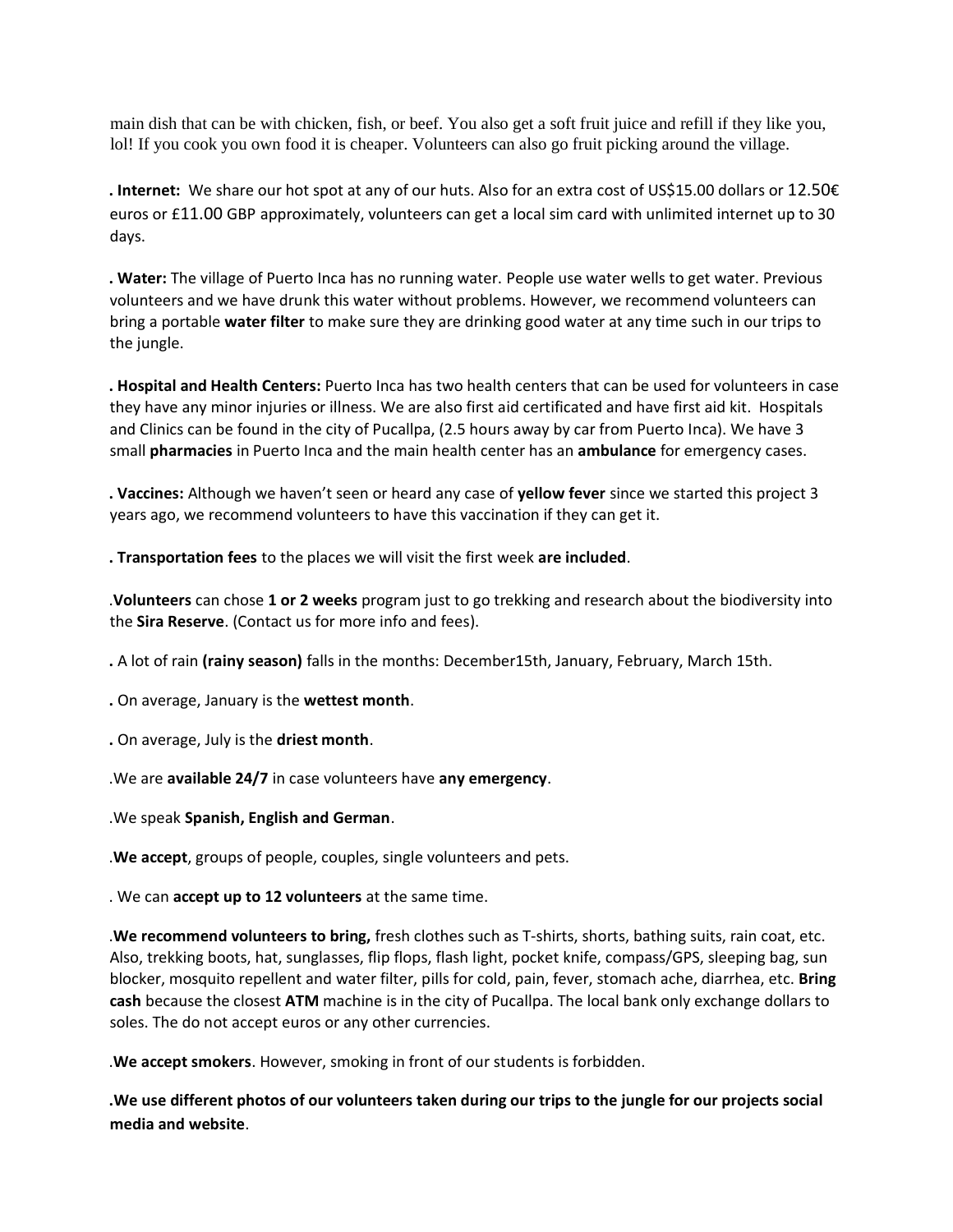.**Drinking alcohol** in public areas (street) is forbidden.

**.**Because we are an educational project, **we do not accept volunteers with drug abuse problems.** 

### **. Volunteers with inappropriate behaviors that violate our rules will be immediately expelled from Semillas Life and exhorted to leave Puerto Inca during the next 24 hours after their expulsion.**

**Departure:** Transportation is included from our hut to Puerto Inca's colectivos station.

# **Biodiversity Research in the Amazon Rainforest Program**

**(El Sira Communal Reserve) USD 1949.00 (2 weeks). This is a special program for biologists or biology students. After the two weeks, volunteers can choose to stay in one of our huts at no additional cost, only food expenses.**

People with special knowledge in the field of Biology could help us by observing and documenting different species in this rural area of biodiversity. The idea of this project is to be able to document all kinds of possible biodiversity through photos and videos in order to develop different types of teaching materials to share with the community and different Peruvian and international schools.

We will spend 10 days in the Amazon Jungle with an experienced guide who has worked with different international expeditions. The Expedition includes porters to transport our gear, enabling us to focus exclusively on looking for biodiversity and increasing the chances of once-in-a-lifetime experiences. We will use camera traps to capture as much wildlife as possible.

We need volunteers with studies on: Biology, Biotechnology, Environmental, Zoology and Botany.

# **El Sira Communal Reserve**

### **WILD LIFE**

One of the places in Peru that biologists, birdwatchers and explorers cannot miss is, El Sira Communal Reserve (Spanish: Reserva Comunal El Sira).

This is a protected area in Peru created on 23 June 2001 and located in three regions: the Huánuco Region (Puerto Inca Province), the Pasco Region (Oxapampa Province) and the Ucayali Region (Atalaya Province and Coronel Portillo Province).

The whole area is extremely rich in birds including many localized lowland and foothill birds such as Blueheaded Macaw, Curl-crested Aracari, Sulphury Flycatcher, Black-capped and White-bellied Parrots, Wingbanded Wren, Crested and Band-bellied Owls, Solitary Eagle, Koepcke's Hermit, Black-streaked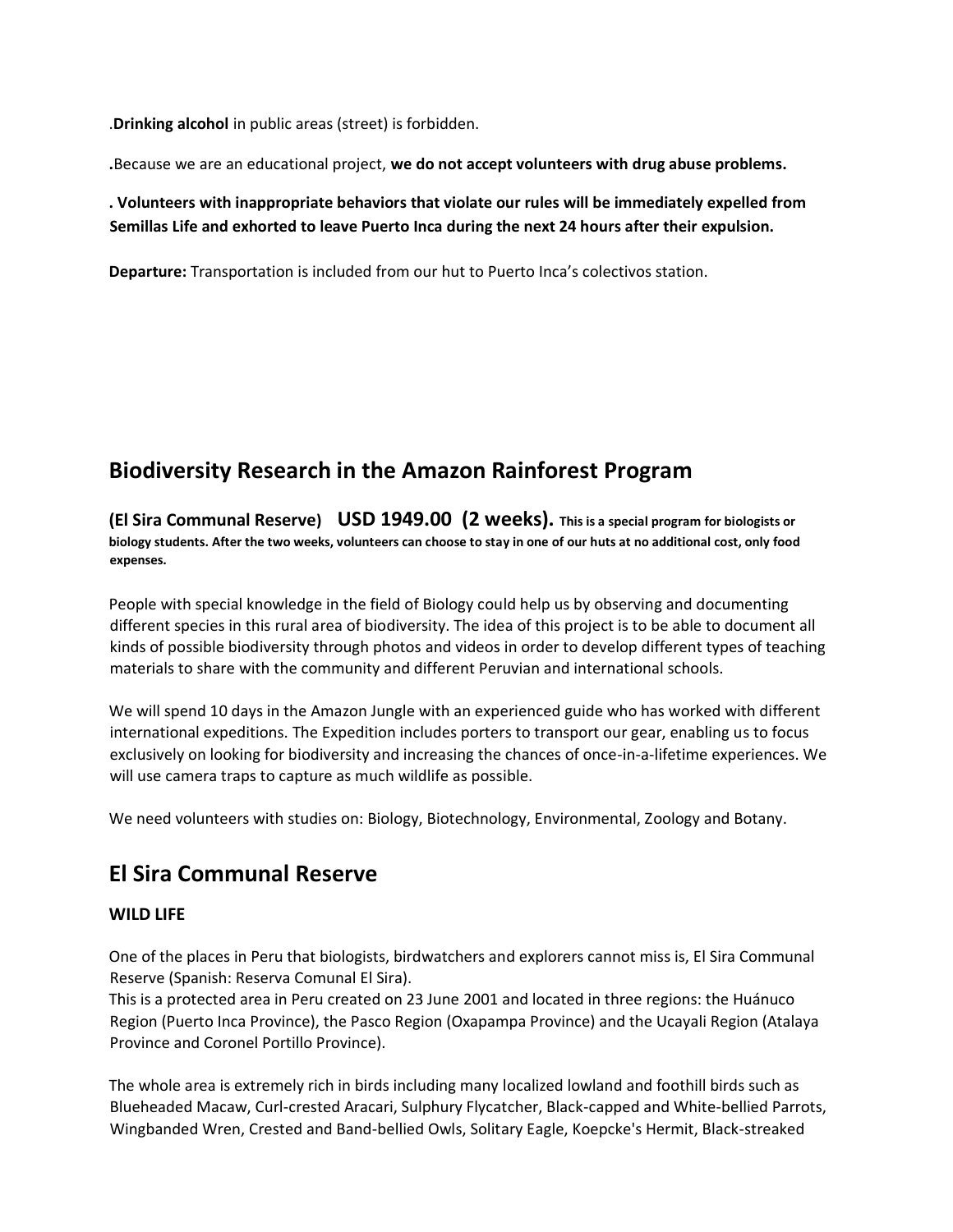Puffbird, Creamy-bellied Antwren, Peruvian Tyrannulet, Cerulean-capped and Jet Manakins, Fierythroated and Scarlet-breasted Fruiteater, Olivaceous Piha and Rufous-brown Solitaire.

**Of the mammals** in the El Sira Communal Reserve, **54 species** are of special importance due to a threat category, such as: giant armadillo (Priodontes maximus), pacarana (Dinomys branickii), river otter (Pteronura brasiliensis), tapir (Tapirus terrestris), Amazon River dolphin (Inia geoffrensis), manatee (Trichechus inunguis), bush dog (Speothus venaticus), spider monkey (Ateles belzebuth), jaguar (Panthera onca) and otter (Lontra longicaudis).

In addition, **203 species of BIRDS** have been registered, especially the Passeriformes with 63 species. The Sira is one of the greatest areas of bird endemism of the planet (Peruvian East Andean Foothills). Among the most representative endemic species of birds is the Paujil del Sira or Piurí **(Pauxi unicornis koepckeae)**, a subspecies of horned curassow that lives only in the El Sira mountain range. The **Sira curassow**, a large bird in the Cracidae family is listed as Critically Endangered on the IUCN Red List. Also endemic are the **Sira tanager (Tangara phillipsi)** and the **Sira hummingbird (Paethornis koepckeae).**

Picture yourself walking among the ear-deafening noise of hundreds of parrots and macaws, an unforgettable cacophonic experience as you explore the Amazon jungle. Imagine having a close encounter with a beautiful male toucan, with his powerful and long beak, or seeing the colorful macaws as they soar above the trees. Experience the overwhelming image of a Marvelous Spatuletail (Loddigesia mirabilis) hauling his coin-sized tail discs or moving through the bushes at 14,000 feet. There is also a large possibility of future scientific discoveries of species and subspecies of birds in areas of the reserve that are relatively inaccessible and that, as a consequence of their remoteness, may add new records of species not previously encountered.

In addition, some **105 species of reptiles** have been reported, of the families of the Amphisbaenidae, saurians and especially snakes. Also 68 species of amphibians, mostly toads and frogs of the families Hylidae and Leptodactylidae, are known from the reserve. Finally, 111 species of bony fish have been reported, the most diverse being Characiforms.

### **FLORA**

Some 190 species have been collected, including 8 endangered species, such as tall or red cedar (Cedrela odorata), mahogany (Swietenia macrophylla), quinilla (Manilkara bidentata), ceiba (Ceiba pentandra), ishpingo (Amburana cearensis) and palo rosa (Aniba rosaeodora). In the high parts the vegetation consists of trees with thin stems and small crowns, with a high presence of epiphytes: Bromeliads, orchids, ferns, Piperaceae, lichens, Sellaginaceae and mosses; while in the lower part there are taller and more vigorous trees with diameters exceeding 1.5m, in whose branches there is a varied plant community, composed of bromeliads, ferns, orchids and anthuriums, among others. There are 44 registered orchid species.

We provide an experienced tour guide, porters, tents, food, transportation for our trips, camera traps, binoculars, walkie talkies, , solar charger, first aid kit, etc.

### **Transportation from/to Pucallpa airport is included in this program.**